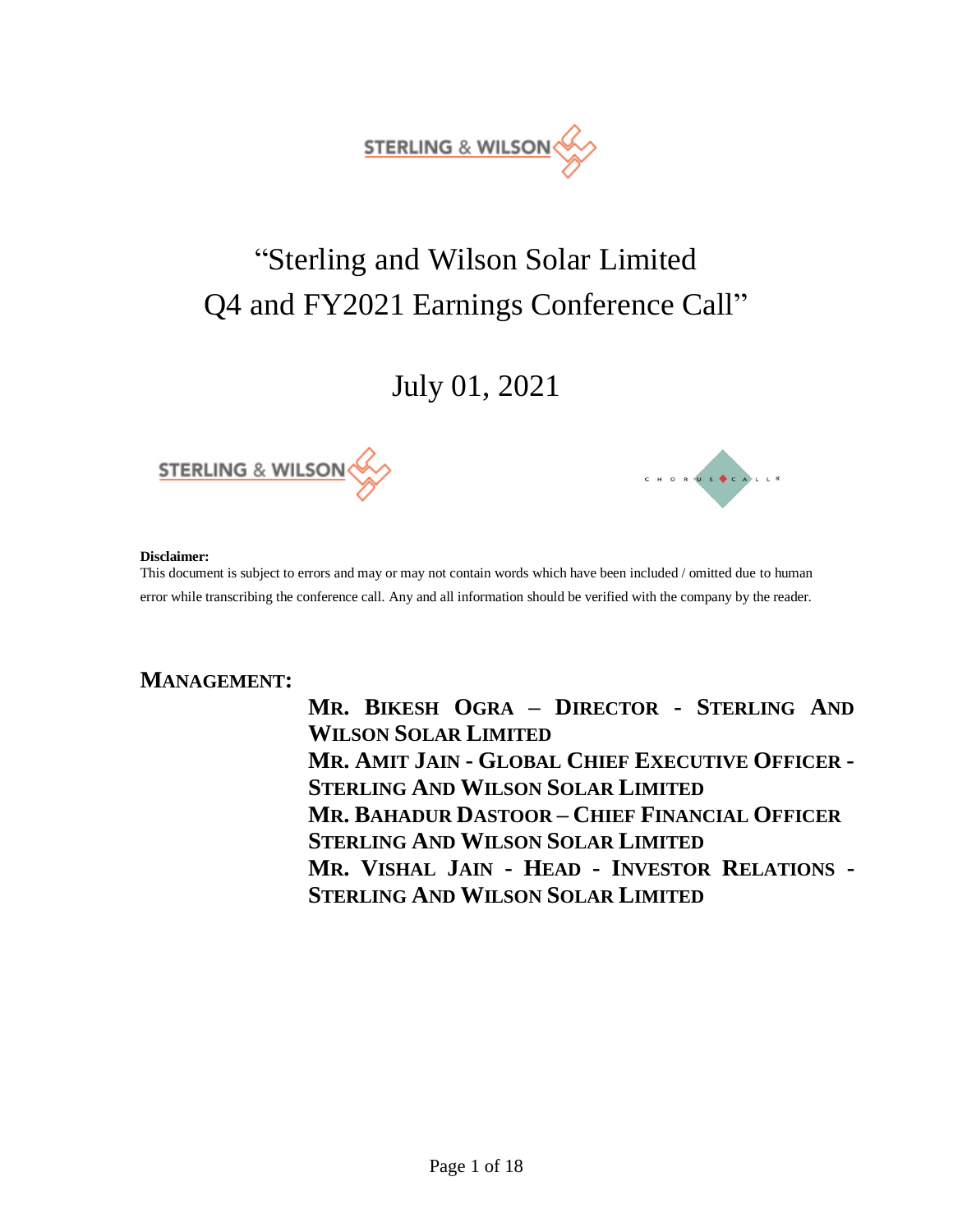

- **Moderator:** Ladies and gentlemen, good day and welcome to the Sterling and Wilson Solar Limited Q4 FY2021 Earnings Conference Call. This conference call may contain forward-looking statements about the company which are based on the beliefs, opinions, and expectations of the company as on date of this call. These statements are not the guarantees of future performance and involve risks and uncertainties that are difficult to predict. As a reminder, all participant lines will be in the listen-only mode and there will be an opportunity for you to ask questions after the presentation concludes. Should you need assistance during the conference call, please signal an operator by pressing '\*' then '0' on your touchtone phone. Please note that this conference is being recorded. I now hand the conference over to Mr. Vishal Jain, Head of Investor Relations. Thank you and over to you Sir!
- **Vishal Jain**: Good morning everyone. I welcome you all to Q4 and FY2021 earnings call. Along with me, I have Mr. Bikesh Ogra, Director, Mr. Amit Jain, Global CEO and Mr. Bahadur Dastoor, CFO and Strategy Growth Advisors, our investor relation advisors. We will start the call with a brief opening statement from Mr. Bikesh, followed by operational highlights for the year by Amit and finally financial highlights by Bahadur post which we will open the floor for Q&A. Thank you and over to you Bikesh.
- **Bikesh Ogra**: Thanks Vishal and a warm welcome to all the participants on this call. I would like to welcome Mr. Amit Jain who has taken over as Global CEO and will play a leading role in taking Sterling and Wilson Solar to greater heights. He will continue to operate from our Dubai office. Amit is a veteran in EPC sector with over 29 years of experience in various industries such as renewable energy, oil and gas, chemical, process plants, power transmission and telecom infrastructure. He is an engineer from Delhi University and holds an MBA degree in international business. He has been instrumental in developing US and Australia as our key markets for the company as its country head. As Amit takes over the global operations of the company, we look forward to his leadership in bringing a new perspective and generate greater momentum for the company's growth globally.

I will continue playing an active role as director of the company and will focus on business strategy and organization developments and overall growth directions. It is a matter of great satisfaction and privilege that we have all created Sterling and Wilson Solar to be among the leading global solar EPC company with leadership positions across many geographies. I look forward to working in close partnership with Amit in discovering newer paths and solutions to grow our Solar EPC business and dynamically growing newer markets across the globe. Thank you and over to you Amit.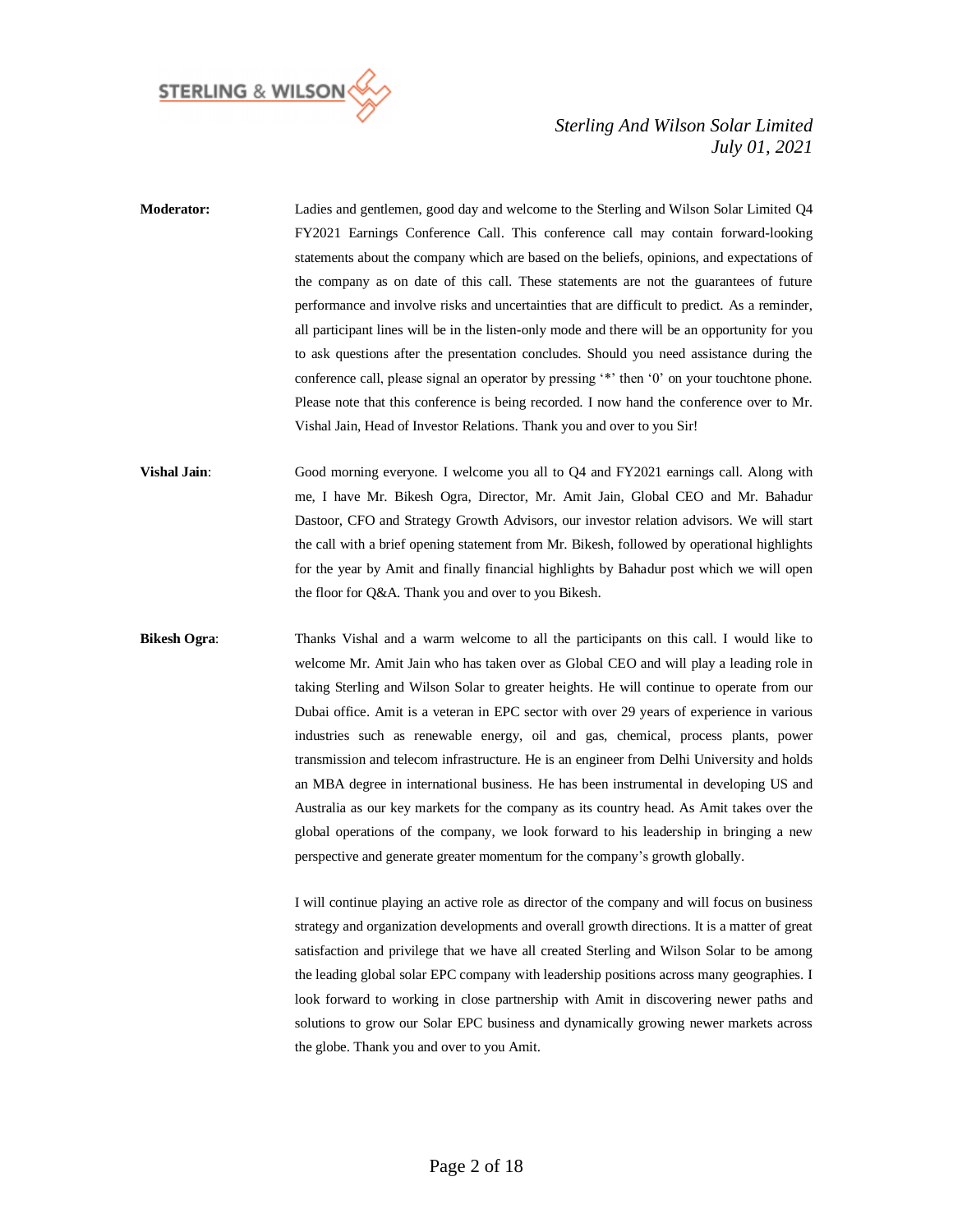

**Amit Jain**: Thank you Bikesh and warm welcome to all the participants. I am truly honored and humbled to have been entrusted with the opportunity to lead Sterling and Wilson Solar. With exciting long term global opportunity in solar and with our dynamic team, I am sure that we will continue to be a global leader in the solar EPC space.

> I would like to give a quick update on the solar industry, post which I shall provide a quick update on our business operations in Q4 FY2021.

> The prices of solar modules have seen unprecedented increase over the past few months which has impacted the overall global solar industry. Several module manufacturers are refusing to honor sign contracts, even though the projects are short term in nature and LCs have been opened for the supplies.

> Since September 2020 and as mentioned on our previous earning call, there continues to be a disruption in the supply chain due to COVID-19 and upward trend in the prices for the aluminum, copper, and steel along with increase in freight costs.

> All these unprecedented factors have created short term headwinds for the solar EPC industry. This is the global phenomena and has cost large losses across the industry. It has also led to customers delaying new projects as they are waiting for the prices to stabilize. While the bid pipeline is very promising we feel that finalization of large contracts will pickup only from Q3 onwards.

> On the operation side, there has been slowdown in one of the projects in a particular geography due to a subcontractor going insolvent with whom we had successfully worked in an earlier project. Consequently, we had to appoint an alternate subcontractor at a higher cost due to the labor restrictions due to COVID.

> On the market opportunities and industry growth, there have been delays in the finalization of orders since January 2021 due to cost disruptions as explained above. However, we continue to see a lot of traction in key markets like US, Australia, Europe, and South America and expect order finalization to pickup from Q3. We expect the market to grow in the range of 10% to 15% over next three to five years. Our global presence provides us a lot of flexibility in selecting projects globally. Most of our clients are looking at significant capacity additions and we continue to remain confident of the opportunities going ahead. Additionally, solar projects along with energy storage and floating solar are also poised to grow substantially in near future. We have a very strong team and technical partnerships to take up a leading role in the emerging fields as well. With carbon emission production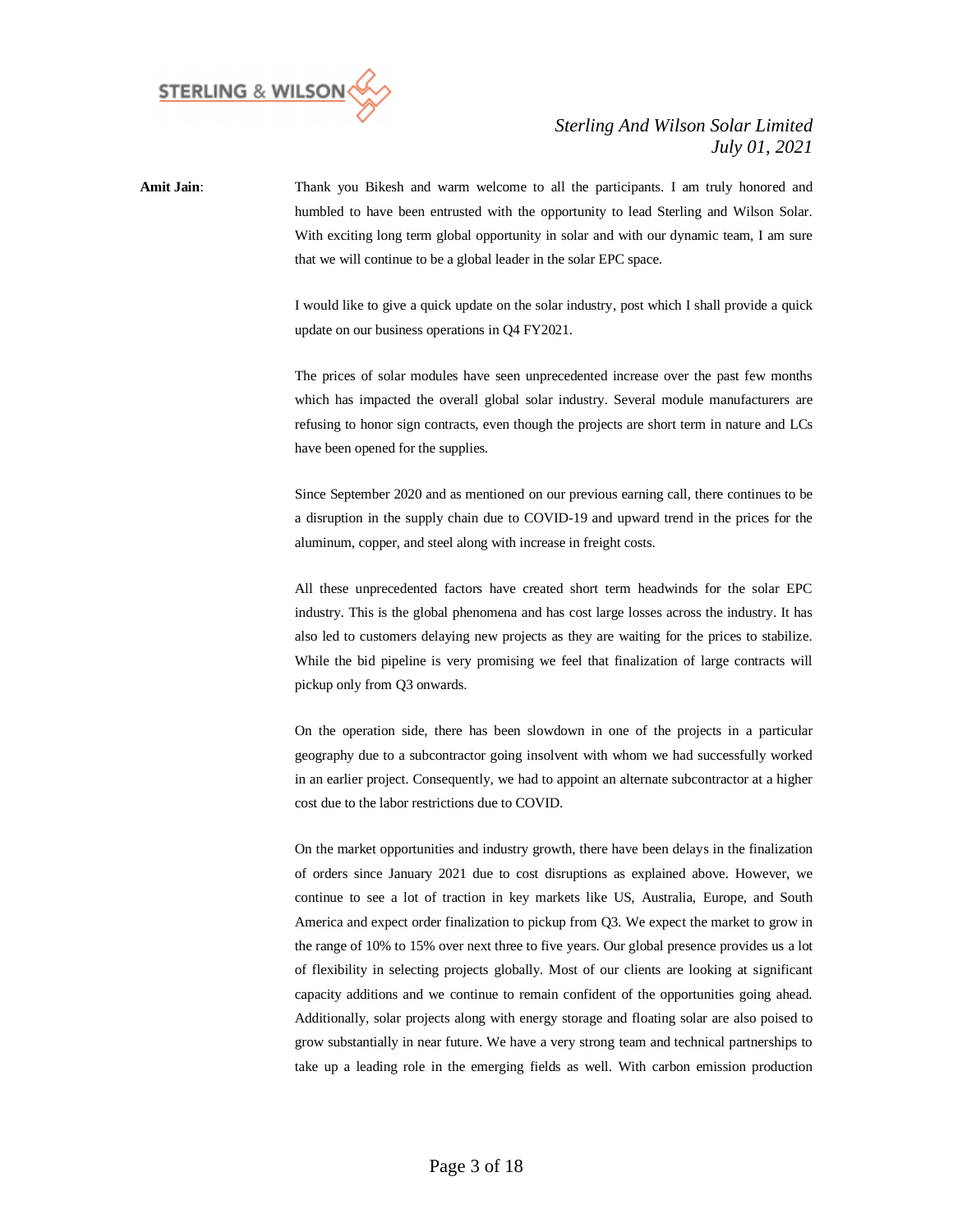

becoming a global consensus the opportunity for solar power industry will continue to remain enormous and keep on growing at rapid pace over the next two to three decades.

We are also expanding our O&M platform and expect to significantly gain market share. Our target is to operate and manage over 14 to 15 gigawatts of projects by FY2024 which will include both projects constructed by ourselves as well as third party projects.

Coming to the performance for the year, we had a strong order inflow of 1.96 gigawatts amounting to Rs.7,936 Crores in FY2021 which is higher by 72% as compared to total restated order inflow in FY2020. However our revenue growth in FY2021 was impacted on account of lower revenues in Q4 on account of COVID-19, prime subcontractor going bankrupt in Australia and delay in opening of LCs for materials.

Despite a very challenging year, we have been able to bag robust order inflows and our gross unexecuted order value (before adjusting for revenues post March 31) stands at Rs.9,348 Crores as on June 30, 2021. Given the steep increase in prices of modules and commodities, there are ongoing discussions with the customers for the revised prices and the timelines and dispatch of orders amounting to Rs. 2,030 Crores. These projects have not commenced and are part of our work unexecuted order value. We expect majority of our remaining outstanding order book of Rs.7,318 Crores to be executed our the next 12 to 15 months.

With this I will ask Mr. Bahadur, our CFO to take you through the consolidated financial highlights. Thank you very much.

**Bahadur Dastoor**: Thank you Amit and good morning friends. I will take you through the consolidated financials for the year ended March 31, 2021. Before we run through the financials as always, I would like to reiterate that being an EPC company, the revenue, order inflows and gross margins could be different due to geographic mix and stage of execution of the project in any particular quarter and hence comparison on corresponding previous period will not be a true reflection of the performance for the quarter nor could it be a representative for the full year.

> Revenue for FY2021 has been at Rs.5,081 Crores as compared to Rs.5,575 Crores in FY2020. Revenue was lower in FY2021 due to lower revenue in Q4 on account of COVID-19, a prime subcontractor going bankrupt in Australia and its related effect and delay in opening LCs for materials.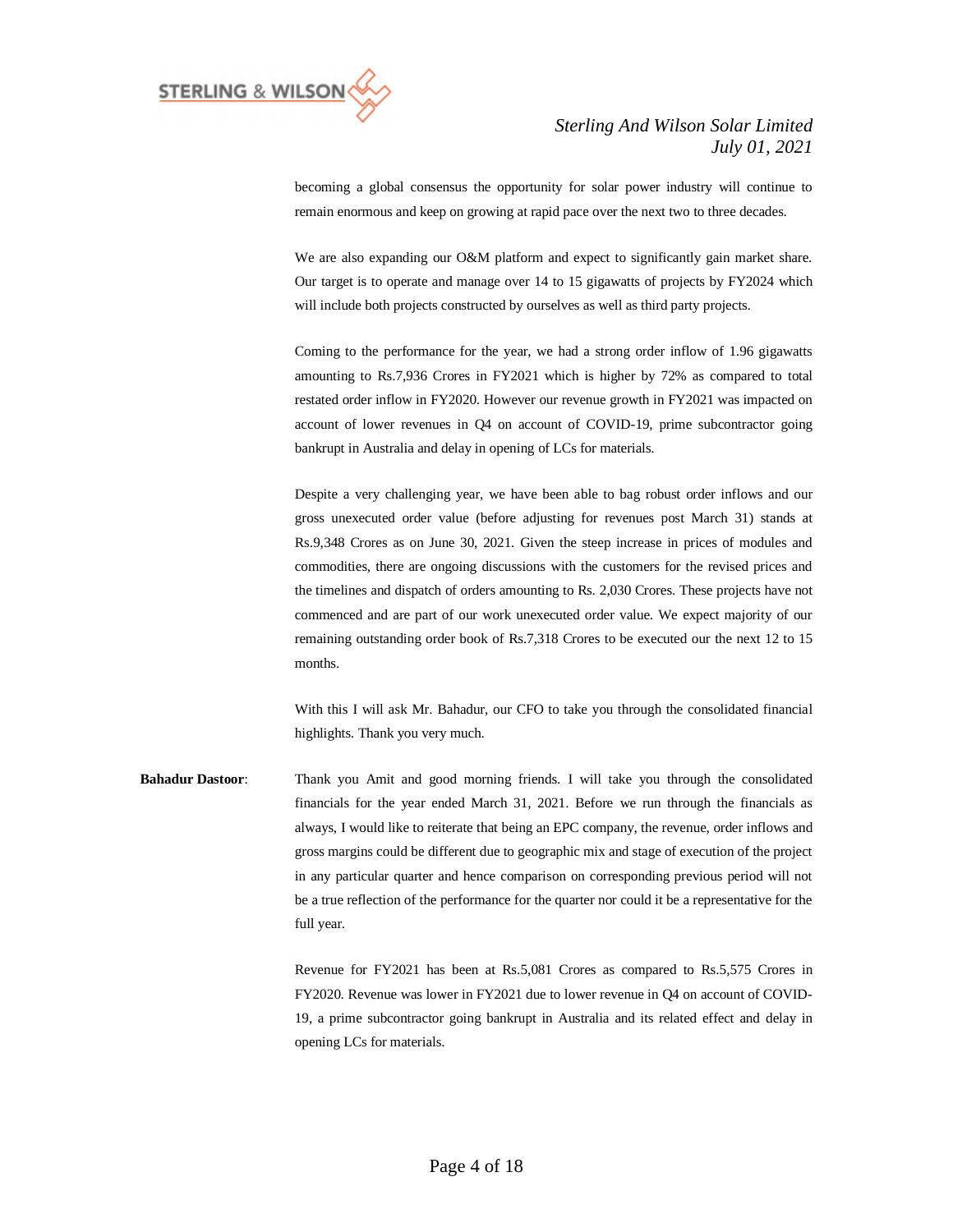

The region wise revenue breakup is as follows - Australia contributed about 42.5%, Americas contributed 20.6% followed by India which contributed 23.8%, MENA region with 11.3% and balance 1.5% by Africa.

Our O&M revenue has increased by 37% to Rs.252 Crores in FY2021 compared to Rs.184 Crores in FY2020 with an EBIT margin of 39.5%. The contribution of O&M business to total revenue grew to 4.9% in FY2021 as compared to 3.3% in FY2020.

At a company level, gross margins for Q4 FY2021 were impacted by Rs.374 Crores. This includes exceptional items of Rs.208 Crores, COVID related impact of Rs.109 Crores and provision for liquidated damages of Rs.57 Crores.

Exceptional items include a) cost of Rs.102 Crores towards appointment of an alternate subcontractor at higher prices due to a prime subcontractor going bankrupt in a particular geography, with whom the company had worked on previous projects. B) module price increase impact of about Rs.85 Crores due to suppliers not honoring their contracts and c) increase in commodity and freight cost resulting in an impact of Rs.21 Crores. Additionally there has been a COVID related impact of almost Rs.109 Crores due to delay in execution of projects. Further we have made a provision of Rs.57 Crores as a matter of abundant precautions for any likely related damages.

Recurring overhead in FY2021 reduced by Rs.70 Crores to Rs.324 Crores due to cost efficiency measures undertaken along with reduction in travelling cost due to COVID-19. Our recurring overheads as a percentage of revenue reduced from 7.1% in FY2020 to 6.4% in FY2021 in spite of a drop in turnover. We are working on various cost reduction imitatives and expect overheads to reduce further.

Additionally, there have been nonrecurring overheads in FY2021 of Rs.49 Crores which include provision for indirect tax, goodwill writes off on conversion of a partially owned subsidiary to a wholly owned subsidiary and expected credit loss provision on IL&FS.

EBITDA losses for FY2021 is Rs.363 Crores due to lower gross margins and under absorption of overheads.

Coming to other comprehensive income, the group had taken forward contracts including cross currency hedges to hedge the exposure of currency fluctuation in respect of receivables from customers, trade payables and letters of credit. The Australian dollar INR derivative contracts were taken for receivables from customers and Australian dollar to US dollar and US dollar to INR derivative contracts were taken for trade payables and letter of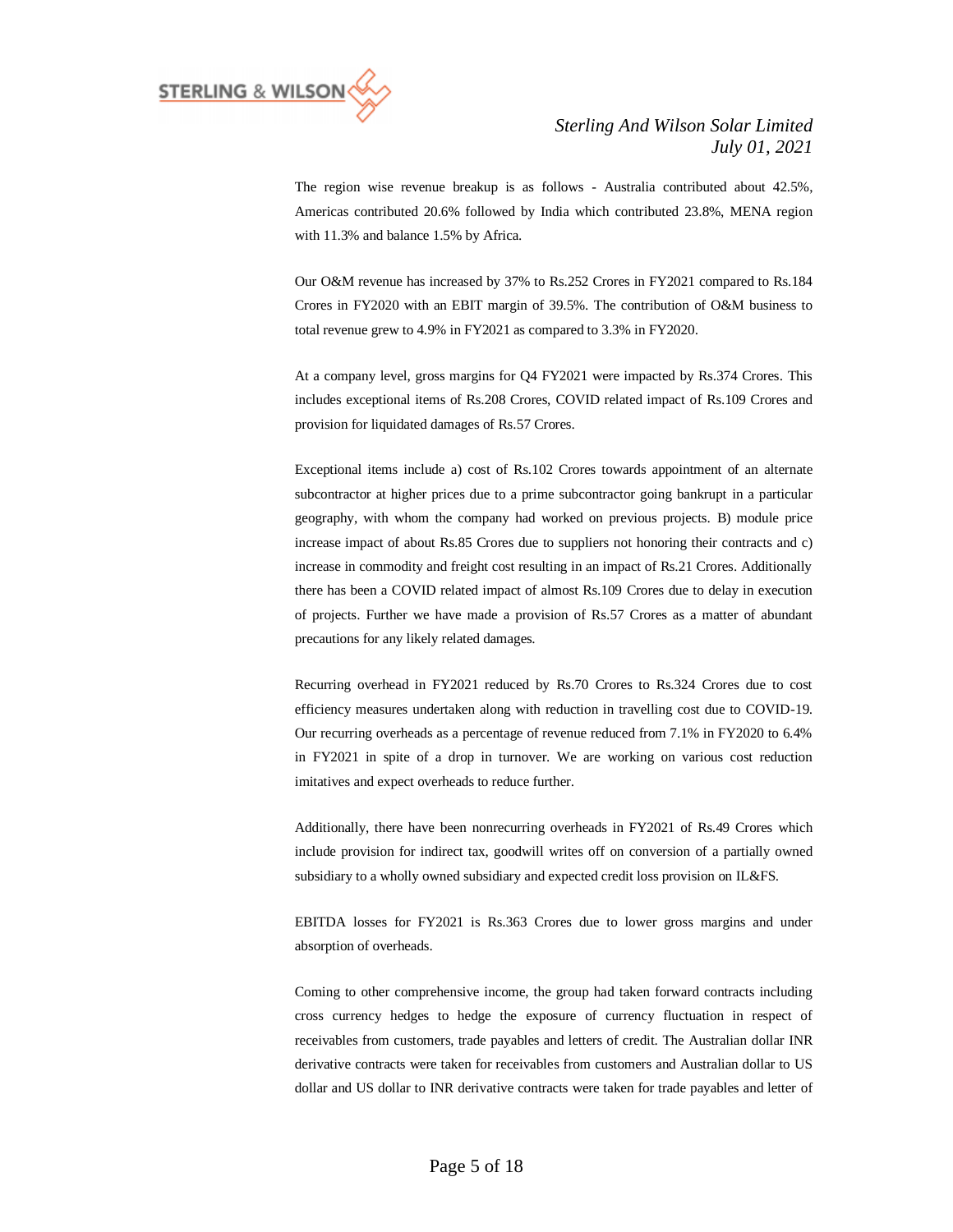

credit payments. The strengthening of the Australian dollar has resulted in the other comprehensive income having a mark to market loss on a notional basis of about Rs.96 Crores. On utilization of forward contracts on the date of maturity, the effective portion of the cash flow hedge reserves previously now recognized in Other Comprehensive Income is recycled into the profit and loss account which would be offset by increase in revenue for restatement on receivables and payables.

Now coming to the balance sheet. I would once again like to reiterate that as per the amended Articles of Association of the company, it cannot give loans to promoters, or their associates post listing. The external term debt outstanding as on June 30, 2021, is Rs.74 Crores. Decrease in borrowing is on account of repayment of ICDs and cash flow from operations. Since listing we have repaid a total of Rs.2,437 Crores through internal accruals and money received from group companies on collection of inter-corporate deposits. The repayment schedule of term debt is Q2 FY2022 and Q3 FY2022 and involves a payment of Rs.34 Crores and Rs.40 Crores, respectively.

We have a cash and cash equivalent of approximately Rs.220 Crores and a net worth of Rs.658 Crores as on March 31, 2021. As of March, we had a negative working capital of Rs.530 Crores as compared to positive working capital of Rs.178 Crores as of March 2020. Improvement in working capital was driven by combination of higher collections, efficient management of working capital and advance from customers.

Of the receivables due for more than one year as on March 31, 2020, we have been able to collect/settle old receivables of almost Rs.177 Crores during FY2021 and are confident of recovering most of the balance overdue balances.

The total inter-corporate deposits repaid during FY2021 was Rs.447 Crores (including interest of Rs.123 Crores) and additional Rs.162 Crores was repaid post April till June 2021. As on June 30, ICDs stood at Rs.723 Crores including interest accrued, which as mentioned by the promoters will be paid latest by September 30, 2021.

On the cash flow front, during the quarter we had a net operating cash flow from operations of Rs.201 Crores as compared to Rs.338 Crores for FY2020. Cash flow from operations and investing activities have been used to repay borrowings and interest thereon.

With this we can now open the floor to questions and answers.

**Moderator**: Thank you very much. We will now begin the question and answer session. We take the first question from the line of Avadhooot Joshi from Newberry Capitals. Please go ahead.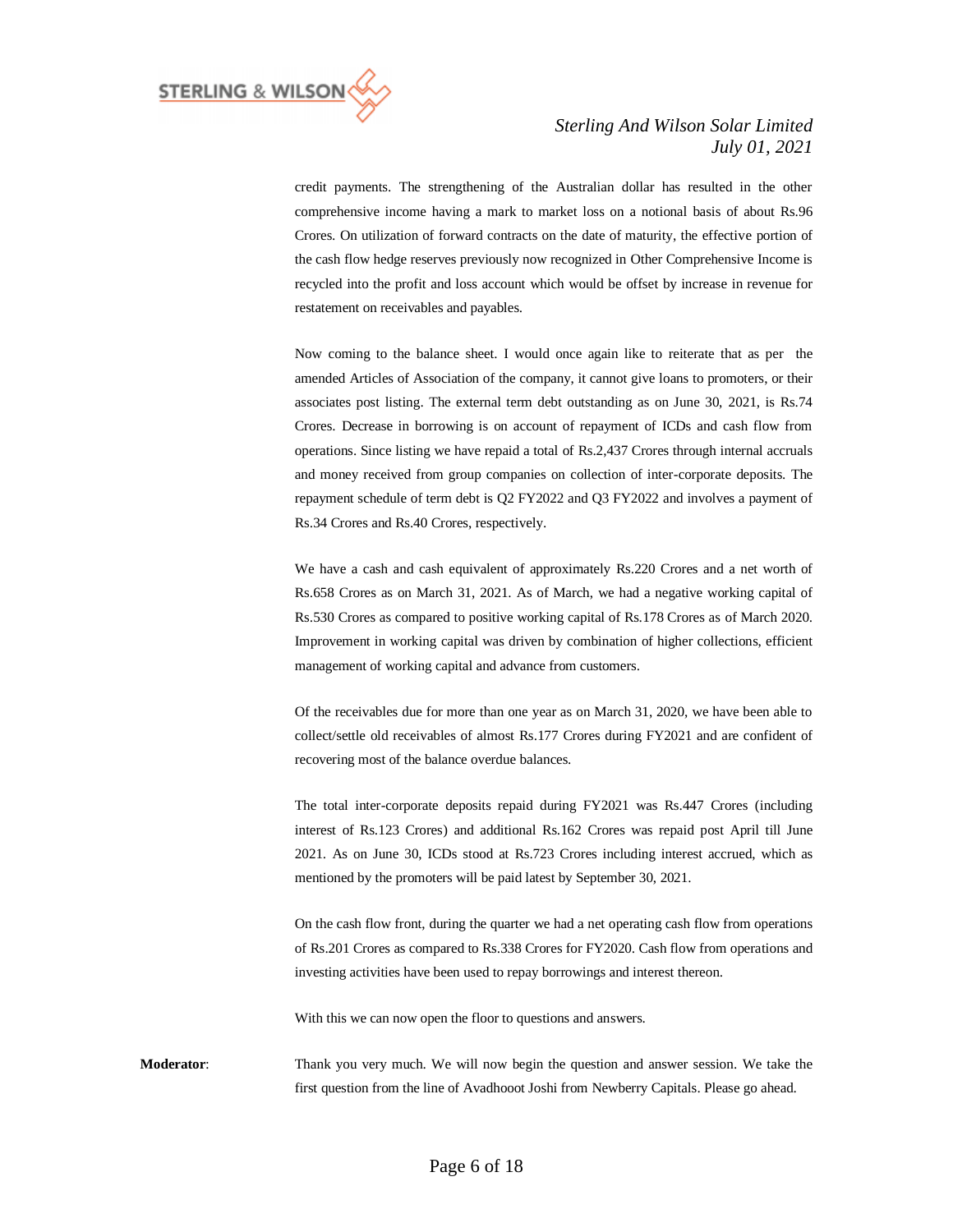

- **Avadhooot Joshi**: Good morning. Thanks for the opportunity. I was looking at slide #4 of the presentation, if you look at the geographical diversification, Australia has become a dominant part of our order book from 20.8% now it has become 69.1%, so I would like to know how it has progressed over the period within one year such a sudden increase in the order book from Australia plus we mentioned about our subcontractor going bankrupt, and the second wave that is taking place in Australia so how it will affect our business going further that is my first question.
- Amit Jain: Good morning Mr. Joshi. as you have seen we have been significantly growing our operation in Australia and it has contributed significantly to order book and we feel that going forward as well that Australia will be contributing significant portion of orders to our order book and we have a very strong pipeline there and we see even this year going to be a roughly pipeline of 3 gigawatt which we will be targeting in Australia, so Australia is going to be a considerable part of our portfolio. As far as the subcontractor is concerned, we are moving ahead with our project and we have worked considerably on that part, we have increased our due diligence with our subcontractors and we are taking all precautions, so we feel that we have mitigated that risk for our future projects.
- **Bahadur Dastoor**: Just to add we also have one of our fellow subsidiaries in Australia which is involved in labor subcontracting. We have now strengthened that subsidiary to further mitigate the risk of subcontractors not being able to meet their obligations.
- **Avadhooot Joshi**: About the second wave when lockdown going on in Australia how it is affecting our business?
- **Amit Jain**: As far as second wave is concerned, that is limited. Australia has minimum impact of COVID and the impact is limited to big city. So for our project's construction work has not been impacted by the COVID wave in Australia. This current wave is not impacting our construction work so far.
- **Avadhooot Joshi**: During the recent AGM Reliance Industries announced they want to enter into this solar business end to end, so how it will impact us, how it will benefit us in the future, any thoughts about it?
- **Amit Jain**: I think that entrance of big developers like Reliance Industries will widen the market and as far as Sterling and Wilson Solar is concerned we have a huge geographical reach. Within last two years we are present in all the continents across the world. So we do not see any impact on our business so far, but we will see that is the positive step for the industry and it will help in the growth of the industry.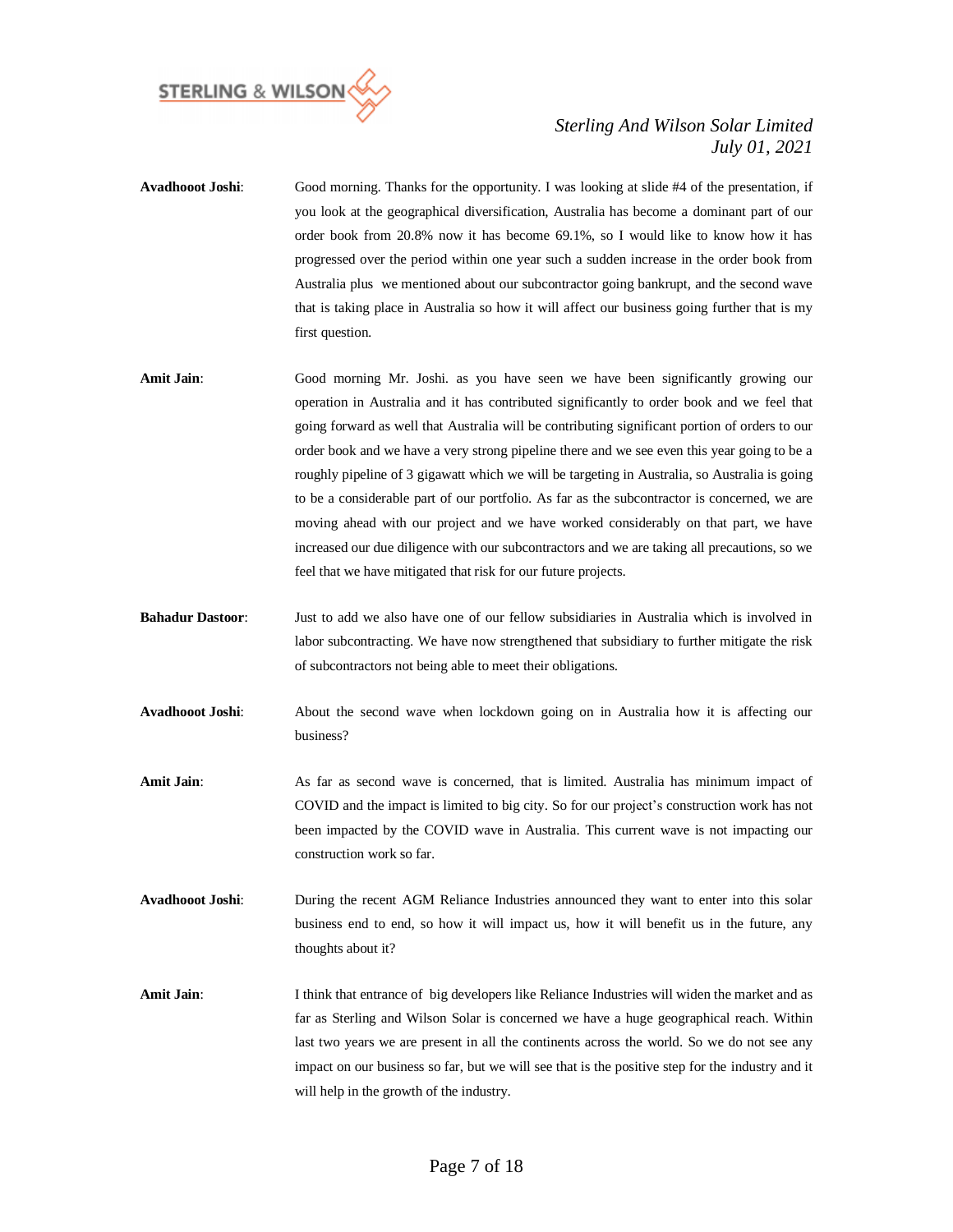

| Avadhooot Joshi:        | Okay. If I can squeeze in with last one, Mr. Bikesh Ogra brought 1% of equity in March, off<br>the market transaction, so what was the value of the transaction if you could provide it?                                                                                                                                                                                                                                                                                                                                                                                      |
|-------------------------|-------------------------------------------------------------------------------------------------------------------------------------------------------------------------------------------------------------------------------------------------------------------------------------------------------------------------------------------------------------------------------------------------------------------------------------------------------------------------------------------------------------------------------------------------------------------------------|
| <b>Bahadur Dastoor:</b> | As it was mentioned at the time of filing of the prospectus, Mr. Bikesh Ogra was to be<br>given 1% equity from one of the promoters and it is that promise that has been fulfilled, so<br>it has been a transfer from one of the promoters to Mr. Bikgsh Ogra as was disclosed in the<br>prospectus at the time of filing.                                                                                                                                                                                                                                                    |
| Avadhooot Joshi:        | Thank you Sir.                                                                                                                                                                                                                                                                                                                                                                                                                                                                                                                                                                |
| Moderator:              | Thank you. The next question is from the line of Dixit Doshi from Whitestone Financial<br>Advisors. Please go ahead.                                                                                                                                                                                                                                                                                                                                                                                                                                                          |
| <b>Dixit Doshi:</b>     | Thanks for the opportunity. First question is regarding the margin. So obviously this year<br>we had an impact and we have done a lot of provisions also, one off provisions are also<br>there, So let us say how do you see margins from FY2022 because considering whatever<br>prices of modules or commodities are there today?                                                                                                                                                                                                                                            |
| <b>Bahadur Dastoor:</b> | Right now, the COVID impact is still there in few parts of the world, we would be able to<br>provide a better margin guidance when we are coming out for our Q1 call in about 40 days<br>from now - that would be the right time when we would be able to give the correct impact,<br>if the COVID waves have dropped. If not it will be continuing guidance which we will have<br>to keep giving quarter on quarter. Right now, we would not be in a position to specifically<br>answer this.                                                                                |
| Dixit Doshi:            | Thank you. That is it for me.                                                                                                                                                                                                                                                                                                                                                                                                                                                                                                                                                 |
| Moderator:              | Thank you. The next question is from the line of Mohit from DAM Capital. Please go<br>ahead.                                                                                                                                                                                                                                                                                                                                                                                                                                                                                  |
| Mohit:                  | Good morning Sir. There are two questions. First is on the write off for the unexpected cost<br>we have accounted in $Q4$ FY2021, if we see further impact in ongoing quarter or do you<br>think it is largely over?                                                                                                                                                                                                                                                                                                                                                          |
| <b>Bahadur Dastoor:</b> | It would be a little presumptive to say it is over. What we have done is we have therefore<br>adjusted our margins. Whatever impact is attributable to FY2021 as a one-off has been<br>considered in FY2021. The margins which were present earlier were higher number have<br>been adjusted on the basis of the module price increases which we have factored in. As of<br>right now, it is very difficult to say if there are further impacts or not, freight prices are still<br>at their all time high. As you would have seen in our presentation, commodity prices have |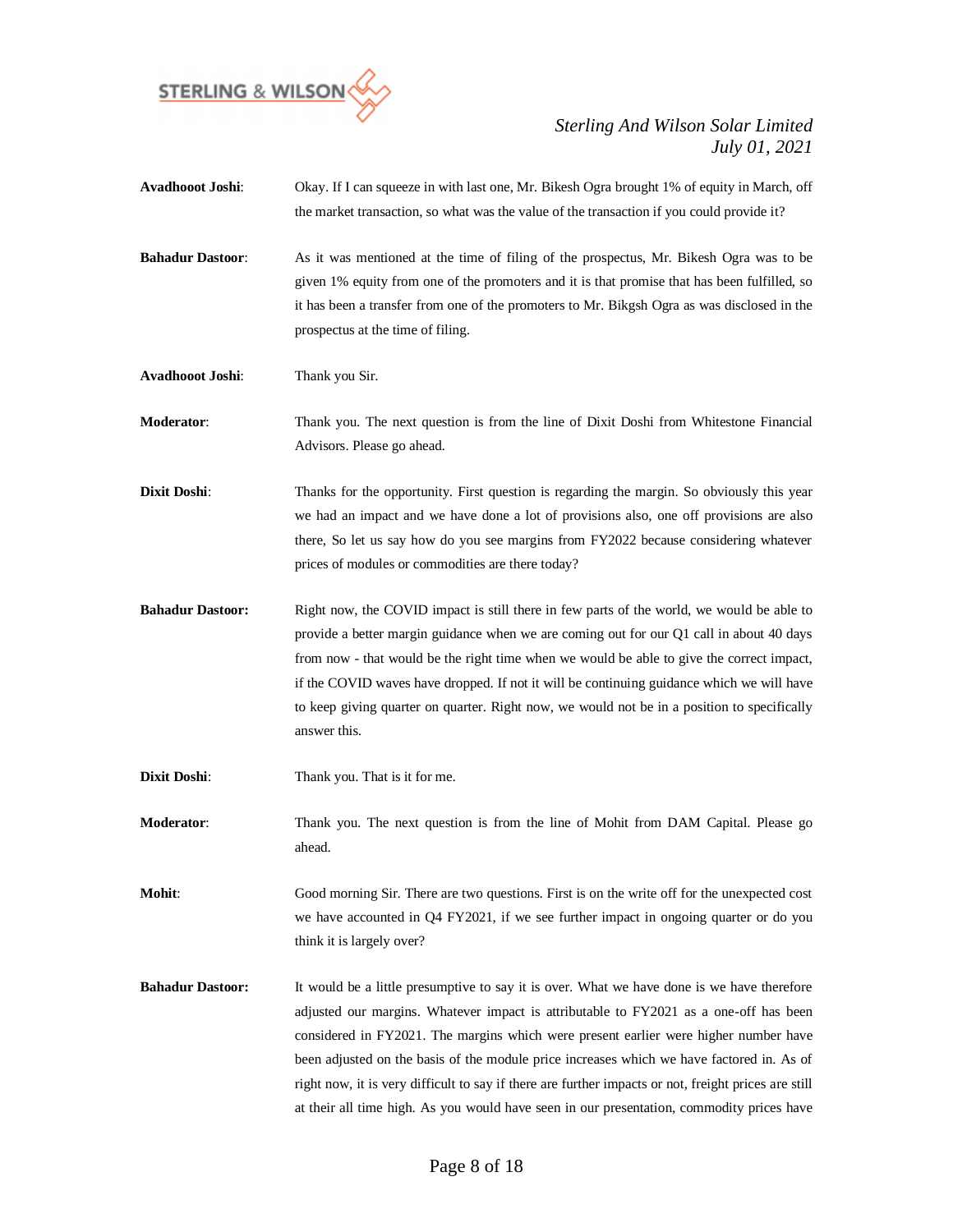

kept going up and of course module prices over the last few months have shown almost 30% increase. On the basis of best available information and future knowledge, the company has already done all its adjustments, but these are very, very uncertain times for me to give an answer whether there would be anything further. As of right now on the basis of best management estimates everything has been considered.

- **Mohit:** Of course I understand that we are negotiating with the customers on the price increases, in your opinion do you think the customers are coming to the table or open to negotiate the prices?
- **Amit Jain:** At this stage I would only like to say that the discussions are going on with the customers and customers are receptive to the idea and they understand the global situation. But I would not like to make any futuristic statement in that regard, but definitely we are engaging, and customers are receptive, and they understand the global situation.
- **Mohit:** And lastly Sir, are our Chinese vendors of solar module, are they asking for higher increase than their contractual commitments?
- Amit Jain: Yes, that is correct. So we had signed back to back contracts with our module suppliers, but due to disruption in the module supply chain, they have come back with the higher prices.
- **Bahadur Dastoor:** It is important to note that they were signed contracts with the vendors, so it was not some open ended liability, some of them have reneged on signed contracts.
- **Mohit:** These you are talking about Tier -1 module manufacturers, am I right you are saying that?
- **Bahadur Dastoor:** Absolutely.
- **Mohit:** How do you see the pipeline. Of course you did say that it will start from Q3, but can you comment something on geography-wise outlook for the H2 FY2022?
- **Amit Jain:** We see a very strong pipeline in all the geographies we are in. Australia, US and Europe, they continue to lead the pack. So if you talk about specific number both in Australia and US, we see close to 3 gigawatt pipeline in each of the geography and Europe and the LATAM both put together they also close to 4 gigawatt and in Middle East we have a pipeline of 4 gigawatt and in India we have a pipeline of 6 gigawatt. But as you know there is ongoing turmoil in the market with respect to module prices and commodity pricing, we will get to know how much of this pipeline will go ahead in Q3 and Q4 and how many of the projects will be realized on the ground. So based on that orders will be converted. But as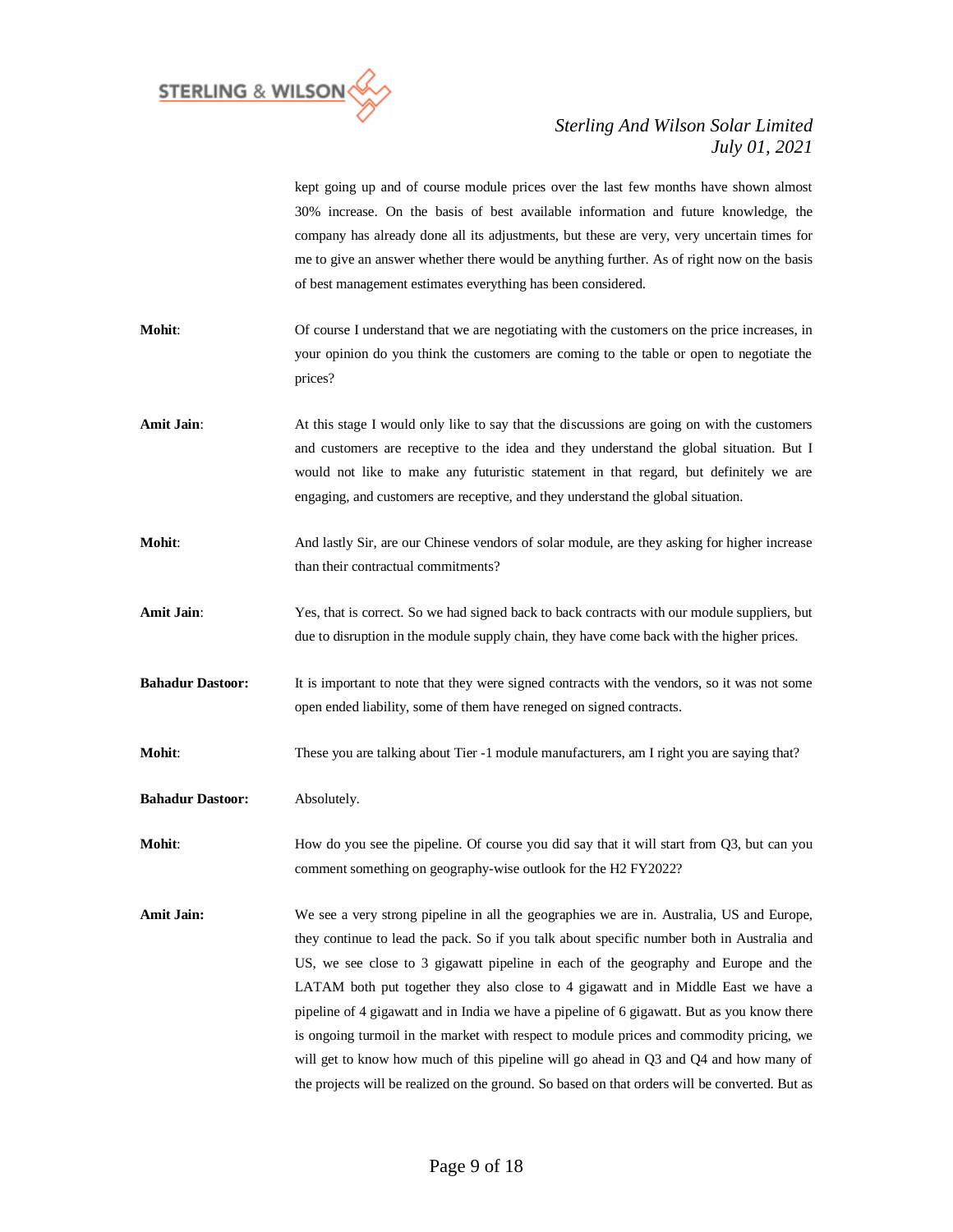

this point of time we will see a very strong pipeline and the projects on the ground across all the geographies – which is approximately 20 gigawatts pipeline across the globe.

| Mohit:                  | Thank you Sir and all the best.                                                                                                                                                                                                                                                                                                                                         |
|-------------------------|-------------------------------------------------------------------------------------------------------------------------------------------------------------------------------------------------------------------------------------------------------------------------------------------------------------------------------------------------------------------------|
| Moderator:              | Thank you. The next question is from the line of Deepesh Agarwal from UTI Asset<br>Management Company. Please go ahead.                                                                                                                                                                                                                                                 |
| <b>Deepesh Agarwal:</b> | Good morning gentlemen. My first question is in India, there are some large developers'<br>utility who were looking at setting of the EPC contract that is procuring the equipment and<br>supplying it to the contractor and just awarding the contract on the construction basis, how<br>does this change the addressable opportunity per project for players like us? |
| <b>Amit Jain:</b>       | All kind of market exists in India, so they are developers who are providing module minus<br>all construction and supply contracts. There are developers who are awarding the contract<br>on absolutely strip down version and only construction. But we are focusing, primarily on<br>EPC minus module model, which is predominantly our target market in India.       |
| Deepesh Agarwal:        | So pure construction it is not our target market.                                                                                                                                                                                                                                                                                                                       |
| <b>Amit Jain:</b>       | No.                                                                                                                                                                                                                                                                                                                                                                     |
| Deepesh Agarwal:        | Sir secondly do we have plans to enter into segments like solar rooftops?                                                                                                                                                                                                                                                                                               |
| <b>Bahadur Dastoor:</b> | We already are in solar rooftops in India. But it is a very small segment from us which is<br>not a value add and we are evaluating what we need to do                                                                                                                                                                                                                  |
| Deepesh Agarwal:        | That is it. Thank you.                                                                                                                                                                                                                                                                                                                                                  |
| Moderator:              | Thank you. The next question is from the line of Anuj Jain from Globe Capital. Please go<br>ahead.                                                                                                                                                                                                                                                                      |
| Anuj Jain:              | Sir my question is as we have mentioned that we are negotiating with the customers<br>regarding increasing solar prices. We have we taken a hit in this current quarter, so can we<br>expect some kind of write back if we have been successful in those negotiations?                                                                                                  |
| <b>Bahadur Dastoor:</b> | So the discussions as Mr. Amit has mentioned is ongoing with the customers. As of right<br>now what we have taken are the downsides. If anything comes in, but it is still early to say,<br>as Amit says the customers are receptive so we do not want to give any optimistic view, but                                                                                 |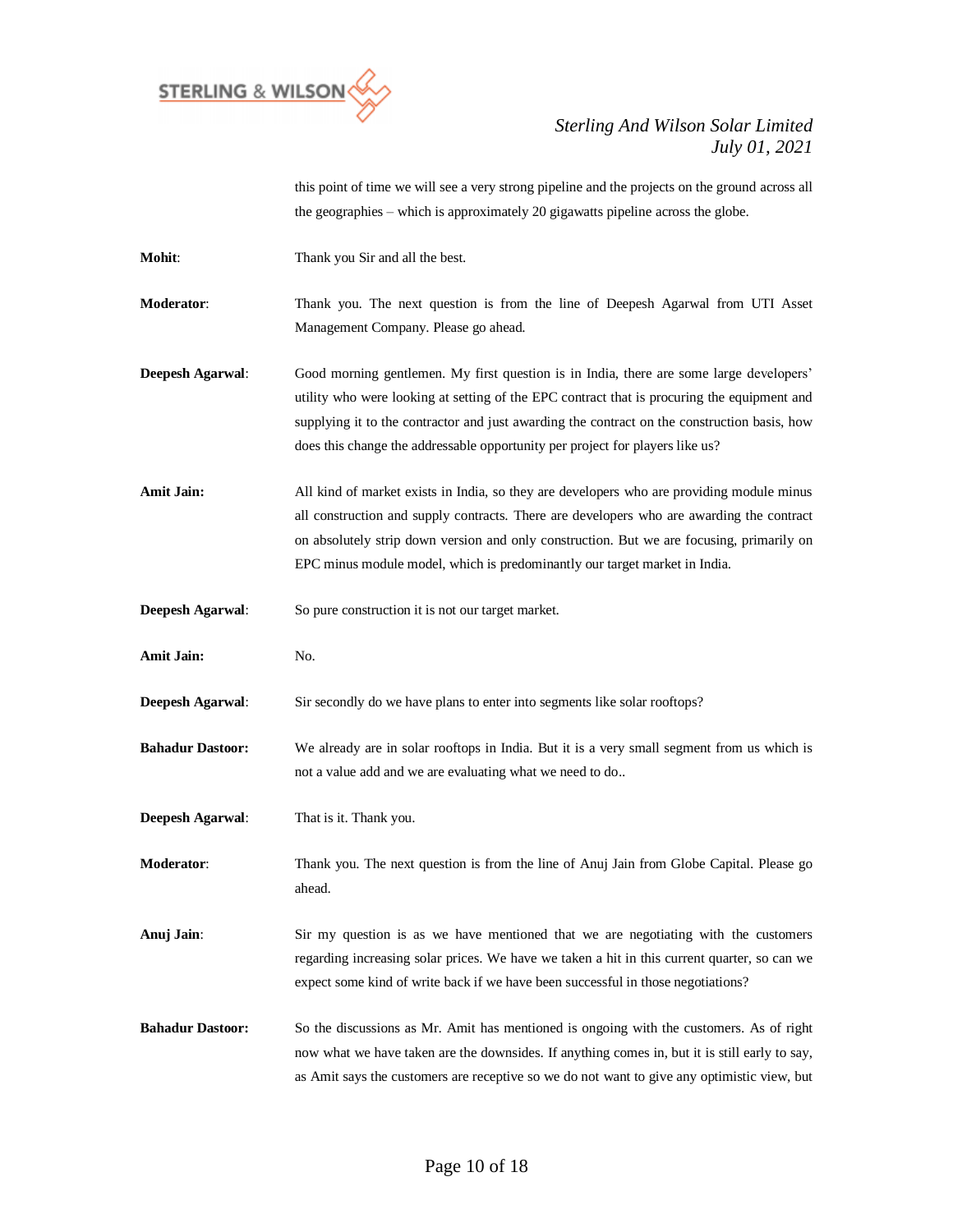

if there are any upsides, they would probably come in the next year, if customers are agreeable to our calls that we have given to them.

**Anuj Jain**: Okay. Sir can you please explain this higher execution cost due to delay which is roughly of Rs.109 Crores I mean due to delays. I could not get what kind of delay is that and if you think because the COVID, so it is mutually decided between the client and you that it has been delayed, so what sort of delay it is?

- **Bahadur Dastoor:** See there is delay in execution because of shortage of subcontractors, shortage of labor, COVID impact restrictions in cross-border movement. Generally, in contract when there is a force majeure, you get an extension of time, you do not get cost so these are all the additional site related costs that we had to incur for the long gestation that we have spent on these projects due to COVID over the last one year. Once again, we have put claims on some of our customers. We have not recognized any of those. So therefore, these are all the higher execution costs due to delay on account of COVID. This is spread across geographies.
- **Anuj Jain:** Okay in case if situation again some kind of lockdowns are there so we can expect again some kind of execution delays going forward.
- **Amit Jain:** We would not like to comment on that now, but that all depends on upon how the COVID situation unfolds and that is totally unpredictable.
- **Anuj Jain**: Sir one last question I mean with respect to past order, which are in hand, we are negotiating with the clients. So going forward for all the orders, which we are going to bid in near future or in the coming financial year, so how we are building that impact of rise in module prices, future risk and commodity prices, labour shortage and pay and everything. So how we are going to mitigate going forward that in our future contracts?
- Amit Jain: So we are working on multiple strategies to mitigate that risks. So going forward, we will be discussing with our clients. Even for the short term contracts we will be having more stringent contracts with Chinese module suppliers and asking for higher amount of guarantees, so that we are more secure and prices are secure and will be building in mechanism for safeguards with our customers as well. So we are working on multiple strategies to mitigate this risk going forward.
- **Anuj Jain**: Okay Sir that is it from my side in case if I have further questions I will get back to you. Thank you.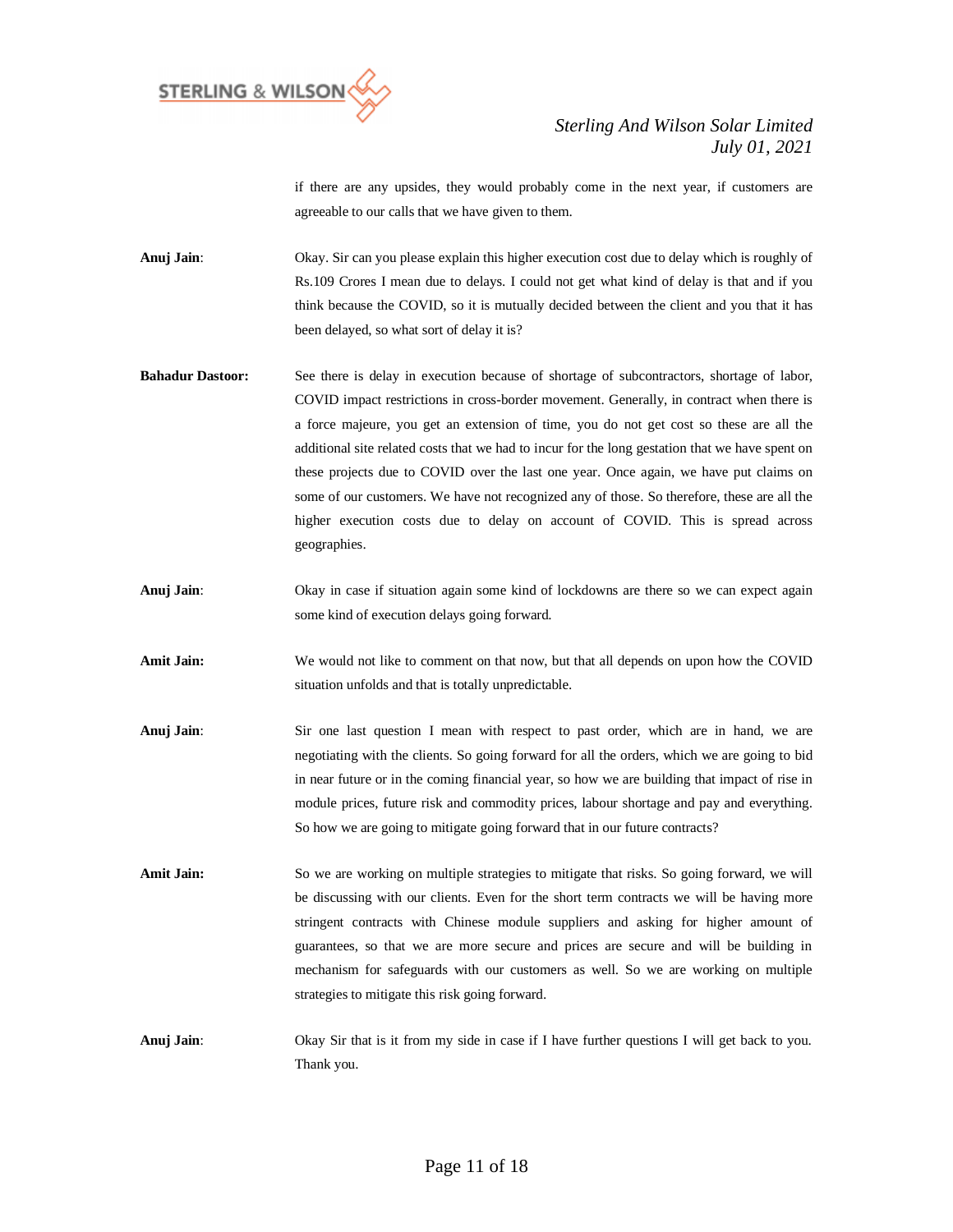

- **Moderator**: Thank you. The next question is from the line of Ritesh Gandhi from Discovery Capital. Please go ahead.
- **Ritesh Gandhi**: Hi Sir, you guys have indicated earlier that we had pass through effectively on all our input costs including panels etc. We just wanted to understand the reason why we haven't a passthrough. We are taking large hits on some of them.
- **Amit Jain:** Actually you are right on the large contracts we have pass-throughs, but on the shorter duration contractors we are signing back to back orders and we are protected till the time we had an arrangement at the time of closing the contract and entering back to back agreement. But in the current scenario the volatility was so high that tier-1 Chinese contractors have gone back even on signed contracts. So we were totally protected but then signed contracts have been reneged by the suppliers. So we were totally protected because the contracts were totally back-to-back and were signed and things were in place, but despite that, the contracts were not honored by the concerned party.
- **Ritesh Gandhi:** Got it and how do we prevent this from happening in the future again? Are we going to effectively tweak the way in which we have the contracts, or not operate with the same suppliers?
- Amit Jain: It is mostly, we will try that it is pass through that it gets passed on to the customers and we will also work out on a mechanism with our suppliers for a higher guarantee so that we are protected. So right now we are planning to significantly increase the value of securities we have from our suppliers, so that we were well protected.
- **Ritesh Gandhi**: Are there any legal implications we can take against our suppliers for having defaulted on the agreements and then whatever the action because I am assuming, as the largest EPC players globally, they would not typically like to renege on contract with us.
- **Amit Jain:** Though we have mechanism in the contract that we can take legal action, but we have not yet taken legal action. This is not a problem only faced by EPC players but even the biggest developers in the world are encountering this issue and they are not able to manage module suppliers.
- **Ritesh Gandhi:** Now if look at the end of the day we are the EPC players, so effectively it is going to impact our profits, so shouldn't we sort of taking some legal actions because we are not earning adequate returns and we actually do not take commodity risks in our projects right?
- Amit Jain: I understand that and we fully appreciate that situation. But as you know this is a very, very like unfortunate and unforeseen condition where the supplies have gone back on signed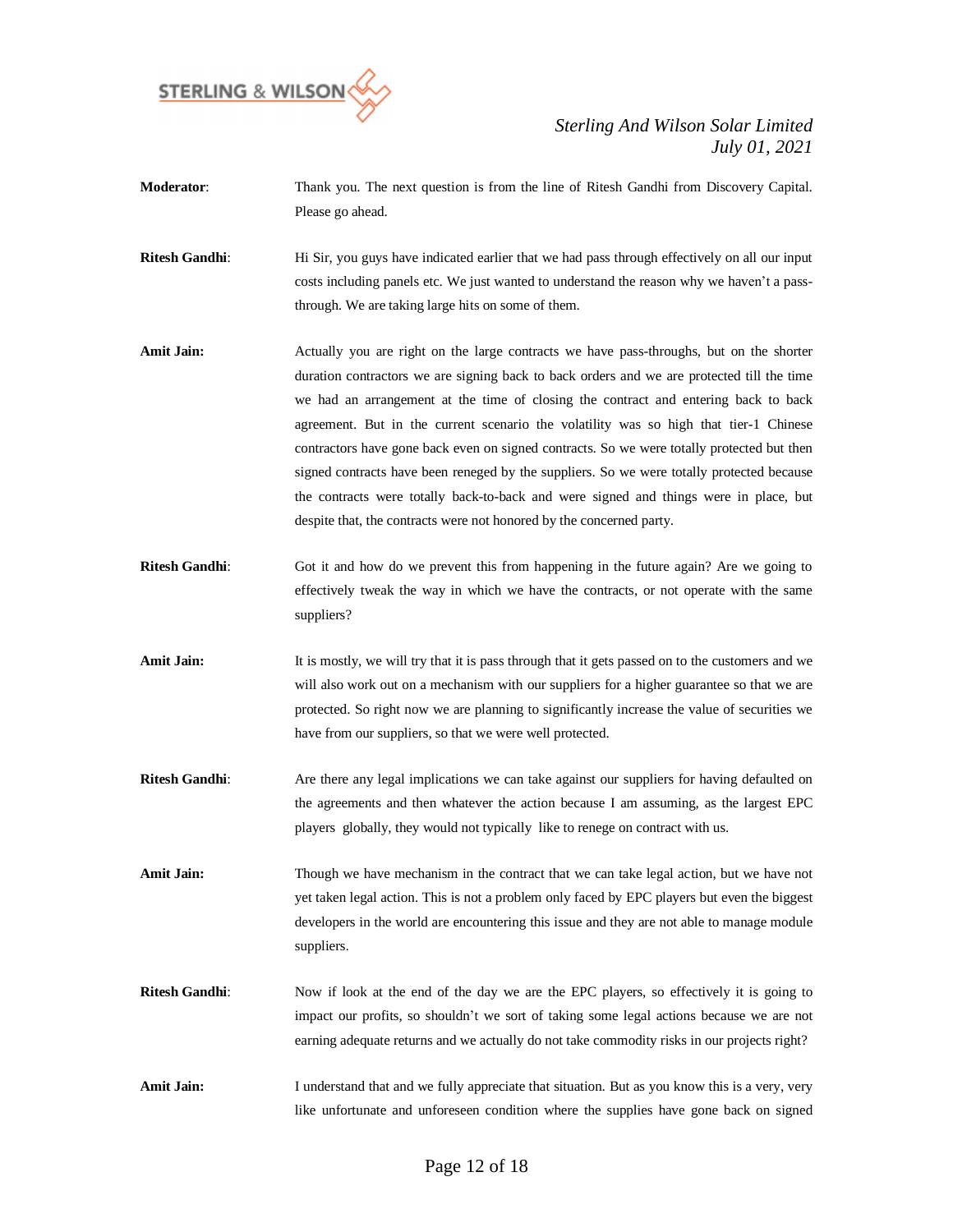

contracts and as explained earlier that we are taking it back to the customers also to the extent we can be compensated. So that those discussions are on but this was one off situation and hopefully we will be taking considerable measures to protect ourselves in future against this eventuality.

**Bahadur Dastoor:** And this has happened with all EPC contractors across the world not just, not just Sterling and Wilson Solar, so the entire solar industry is suffering.

**Ritesh Gandhi**: Okay thanks. That is all from my side.

**Moderator**: Thank you. The next question is from the line of Abhineeth from Emkay Global. Please go ahead.

**Abhineeth**: Thanks for the opportunity. So I have three questions first let us assume hypothetically the freight charges remain at these prices along with copper and aluminum and other parts along with module. So going into FY2022, based on the contract that we have as of now, how much additional hit we will have to take, I am assuming a status quo and everything in terms of prices?

- **Bahadur Dastoor:** If there is status quo in all the prices, we have already factored in the hit by taking whatever additional hits have to be taken in FY2021 and lowered the margin expectation project by project for FY2022. So if there are no further hits, as you have put it, there would be no additional one off. It will be part of the standard project cost that we have factored for the next year.
- Abhineeth: Okay, there is no cost increase let us say from gross margin perspective because we are assumed prices remain here, but the only additional cost could be COVID related cost as you had mentioned earlier that anymore elongation of COVID across the globe can have some impact right?
- **Bahadur Dastoor:** One point, which I would like to note and that is the margins would obviously now be lowered for such projects where the additional costs have been taken. All I am saying is the adjusted margin as of March is what will continue in the next year. So it would not be the margin that is at the stage of booking but what is adjusted after taking all the impacts now.

Abhineeth: Any broader sense what that margin could be?...

**Bahadur Dastoor:** No broad sense at the moment, as we said we are still in uncertain times so we do not wish to give guidance at this stage, we will take it up in the next quarterly meeting and further going forward.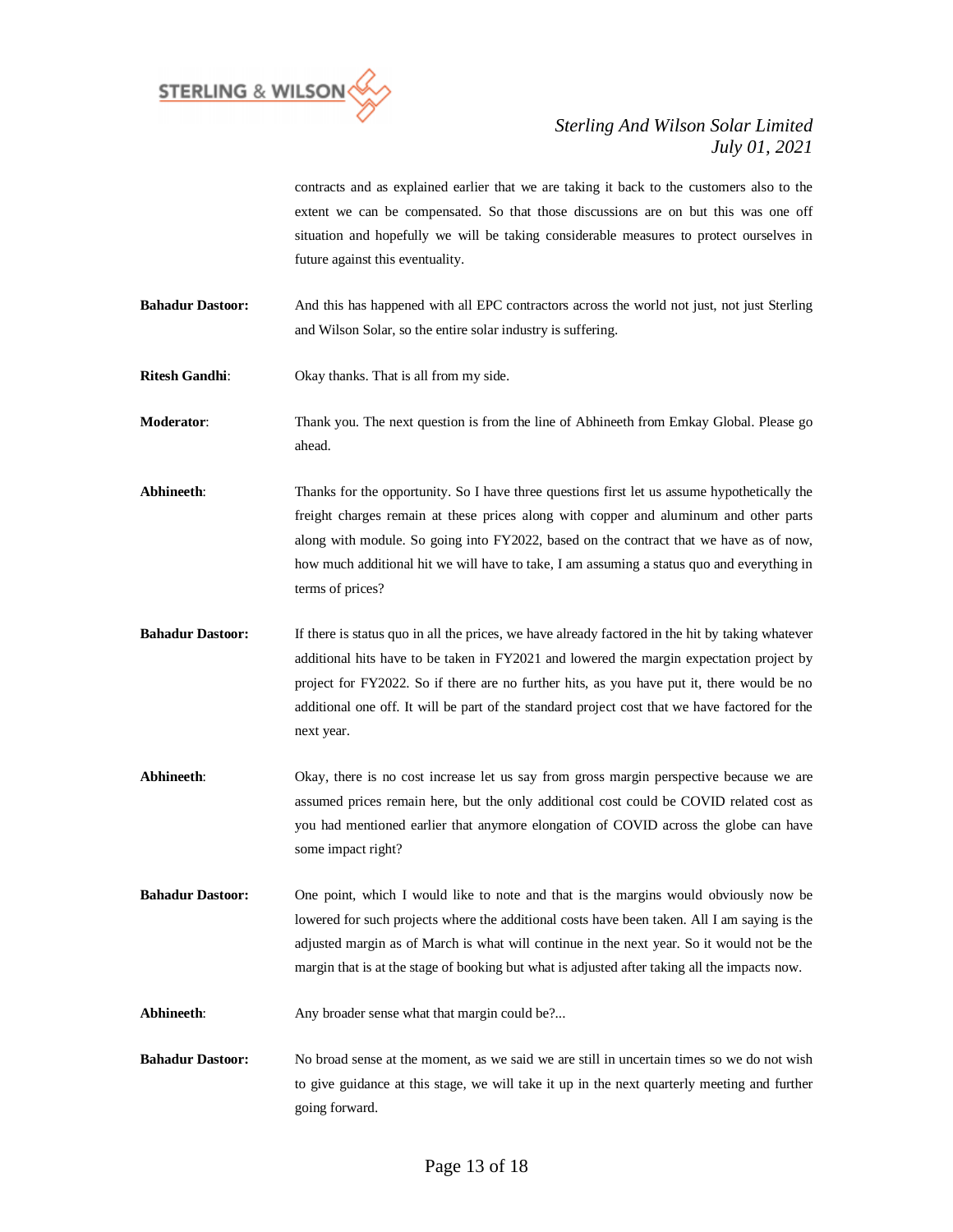

| Abhineeth:              | Okay secondly, see, the Indian market as it looks from the government policy and lot of<br>players announcing their capacities, looks like this market value will range anywhere<br>between 10 to 15 gigawatt and probably running up higher in the coming years. Now what I<br>want to understand in this utility scale number, what typically is our consideration set. I<br>mean there are players of different style as you had mentioned as well, developers who just<br>want an EPC contractors to put in their modules, pricing of the developer or there would be<br>a whole lot of turnkeys - so of the overall market what is our consideration set in this?                                                                                                                                                                                                         |
|-------------------------|--------------------------------------------------------------------------------------------------------------------------------------------------------------------------------------------------------------------------------------------------------------------------------------------------------------------------------------------------------------------------------------------------------------------------------------------------------------------------------------------------------------------------------------------------------------------------------------------------------------------------------------------------------------------------------------------------------------------------------------------------------------------------------------------------------------------------------------------------------------------------------|
| Amit Jain:              | Okay as I indicated earlier, we are the most established player in EPC market in India and<br>we see this market to be growing considerably and continue to be a strong market for us. At<br>this point of time, we see this year has a pipeline of roughly 7 gigawatt which we hope to<br>target and with new entrants we are confident of the growth of the market which we are<br>targeting. So we see market growing and our market share growing in the Indian space.                                                                                                                                                                                                                                                                                                                                                                                                     |
| <b>Bahadur Dastoor:</b> | Further to what Mr. Amit as said, in India our general market is without module the rest of<br>the EPC, so we do not engage in strip-down EPC models. Generally in India, the module is<br>taken care of by the developer and the rest by us.                                                                                                                                                                                                                                                                                                                                                                                                                                                                                                                                                                                                                                  |
| Abhineeth:              | Okay, thanks.                                                                                                                                                                                                                                                                                                                                                                                                                                                                                                                                                                                                                                                                                                                                                                                                                                                                  |
| Moderator:              | Thank you. The next question is from the line of Manoj Dua from Geometric. Please go<br>ahead.                                                                                                                                                                                                                                                                                                                                                                                                                                                                                                                                                                                                                                                                                                                                                                                 |
| Manoj Dua:              | I understand this is unfortunate unprecedented situation in terms of raw material price<br>increase and the suppliers have gone back on their contract and we are honoring because as<br>part of the business going forward. So we see the suppliers are in very dominant position in<br>these value chain. So I know that situation is not going to come back again and again but<br>how do you see in future these dominance to continue. Because it may hurt us in terms of<br>working capital, credit terms - so how do you see the future on the supplier front.                                                                                                                                                                                                                                                                                                          |
| Amit Jain:              | Whatever we are bidding at this point of time it is getting factored in our prices and so if the<br>status quo remains we are going to maintain, and we are going to built in the volatility into<br>our prices. As we have said, on the module part if there is unstability and volatility remains<br>in the market, we are going to go with the pass through model and we are going to approach<br>the suppliers with the demand of higher BGs to secure the safety and maintaining the price.<br>Right now the level of the security and bank guarantee which were getting for our module<br>suppliers is around 5% and going forward for the new contracts will be seeking more<br>securities to build in safety feature so that we are fully protected against any such volatility,<br>and we will be working on other mechanisms to protect other commodity price hikes. |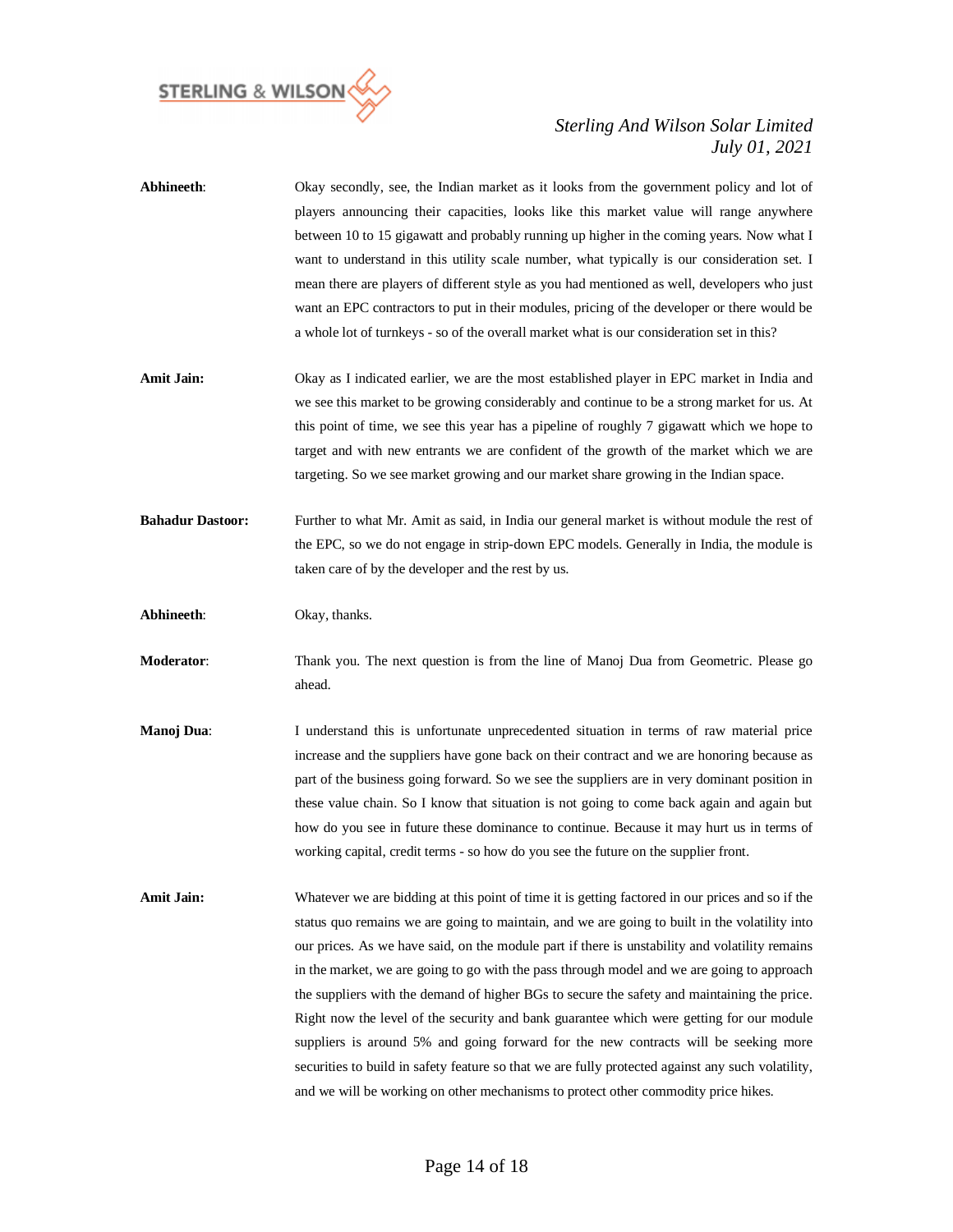

| Manoj Dua:          | Okay, thank you.                                                                                                                                                                                                                         |
|---------------------|------------------------------------------------------------------------------------------------------------------------------------------------------------------------------------------------------------------------------------------|
| <b>Moderator:</b>   | Thank you. The next question is from the line of Shivan Sarvaiya from GHB Securities.<br>Please go ahead.                                                                                                                                |
| Shivan Sarvaiya:    | Good morning Sir one question on the O&M. We scaled it up pretty well. It is at 8 gigawatt<br>right now. Any target what we would like to achieve over the next couple of years?                                                         |
| Amit Jain:          | So right now predominant portion of the portfolio comes from India, but going forward we<br>are planning to go globally                                                                                                                  |
| <b>Bikesh Ogra:</b> | We are targeting 18 to 19 gigawatt by 2027 and we will be targeting around 14 to 15<br>gigawatt by 2024 - that is the broad understanding on how we are approaching the O&M<br>business.                                                 |
| Shivan Sarvaiya:    | Okay it is approximately 14 to 15 gigawatt by FY2024. Okay and Sir considering we are<br>going to be entering into other geographies, how will the realization and margin turns out to<br>be?.                                           |
| <b>Bikesh Ogra:</b> | So historically margins have been in range of 35% to 40% in O&M vertical. So going<br>forward also that would be the range that we would be targeting. I think that is how we are<br>approaching the O&M business.                       |
| Shivan Sarvaiya:    | Okay Sir that is it from me. Thank you very much.                                                                                                                                                                                        |
| Moderator:          | Thank you. The next question is from the line of Puneet from HSBC. Please go ahead.                                                                                                                                                      |
| <b>Puneet:</b>      | Thank you. My first question is what gives you confidence that these orders will come back<br>in Q3. Do you foresee a risk that module prices remain high Q3, Q4 and the entire<br>execution might be pushed back by another six months. |
| <b>Amit Jain:</b>   | No, we do not expect that. We have high visibility of our order pipelines in next quarter, but<br>we do not expect that to happen.                                                                                                       |
| <b>Puneet:</b>      | Is there any indication that module prices are coming down in Q3, that should be key<br>monitorable right?                                                                                                                               |
| <b>Amit Jain:</b>   | I will not like to take a futuristic call on that. We would not like to answer that question<br>because though we expect market to be normal, but we will be able to make a better<br>assessment in next quarter.                        |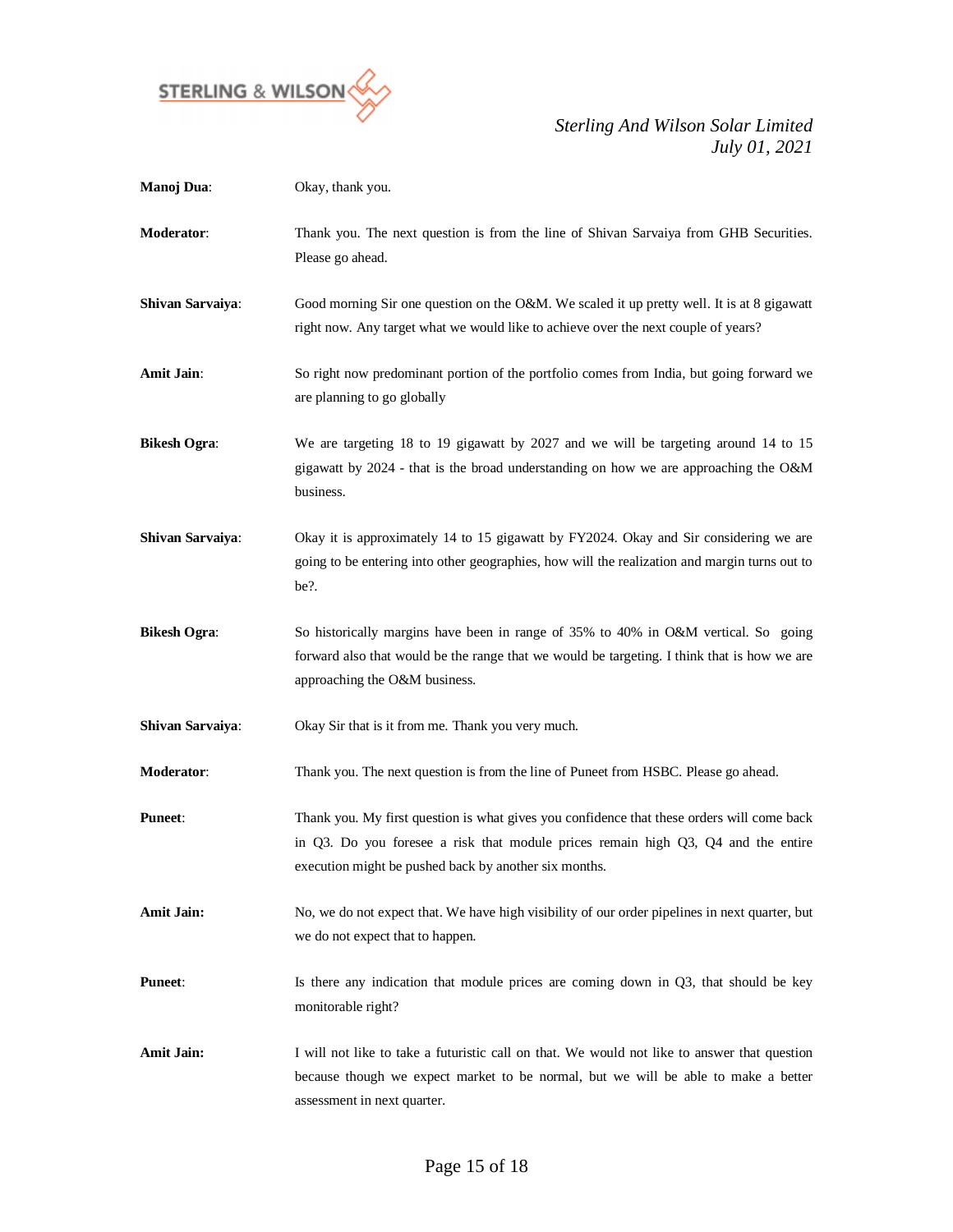

- **Puneet**: Okay understood. My next question is like in India lot of large developers have now taken to do EPC themselves. Are you seeing any of these trends in the global market as well?
- Amit Jain: We do not see that happening because globally the project financing models are very different and they require complete wrap from EPC contractors. So we do not see that happening in our predominant geographies of US, Australia, and Europe.
- **Puneet:** Okay understood that is all from my side. Thank you so much.
- **Moderator**: Thank you. The next question is from the line of Sagar Parekh from Deep Financial Consultants. Please go ahead.
- **Sagar Parekh:** Thank you for taking my question. My only question is on this, as you said that you had bank guarantees of 5% with the module suppliers in China or from anywhere where you source. Why have not you looked at encashing that BG if they have defaulted or if you have refused to honor their contracts?
- **Bahadur Dastoor:** The bank guarantees while on the case of the vendor side is 5%, let us not forget that at the same time our customer holds our BG for a much larger value. Projects have to be completed on time and therefore this becomes a matter of negotiation. As we have mentioned earlier, therefore to balance this risk, we are now going to seek an equivalent high bank guarantees from our vendors going forward such that the risk is equally felt by them - which right now when you are having a 30% to 35% price increase, 5% bank guarantee is not going to be very significant to deter them to honor their contract.
- **Sagar Parekh:** In the new contracts if you say that you are going for higher securities, they should be willing to accept that. So has that willingness has come from them?
- **Bahadur Dastoor:** There is ongoing negotiation right now. So we are fighting on several fronts. Talking with our customers also as Mr. Amit explained, as well as talking with our vendors. It is matter of ongoing discussion. We were asked as to how it is risk mitigation, so this was our proposal. And most EPCs will not take the risk.
- **Sagar Parekh:** Okay sure. Okay that is it from my side and thanks.
- **Moderator:** Thank you. The next question is from the line of Nitin Gandhi from KIFS Trade Capital. Please go ahead.
- **Nitin Gandhi:** Thanks for taking my question. I have two questions. So one is can you give some color on order book - what is the size of the short-term contracts where price fluctuations are on our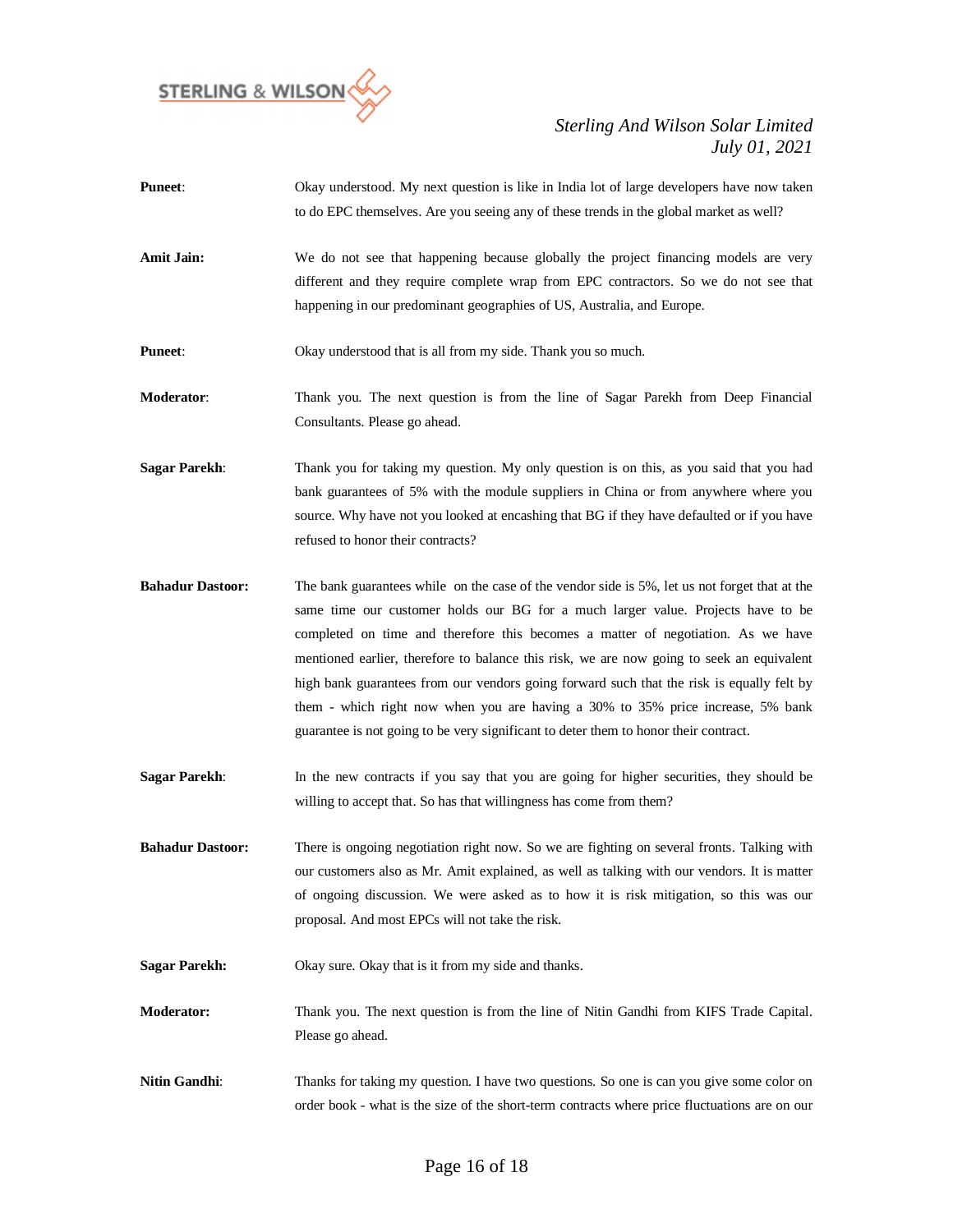

head and secondly against whatever last year, one-time hit we have taken, how much claims aggregating we have put forth which may or may not materialize. Thank you.

- **Bahadur Dastoor:** So I will answer the first question. I would not in the moment want to answer the second. Claims are a matter of ongoing discussions with various customers so whilst we have put in we would not want to quantify that value right now. As far as the short-term contracts versus the long-term contracts i.e. the module versus non-module risk, for the next year the carry forward orders would be roughly in the range of 50-50.
- **Nitin Gandhi**: And out of 50 where which are long-term contracts, we are having some cost hit on our part?
- **Bahadur Dastoor:** So the cost hit has been factored in majorly to the extent knowledge is available with the management as of date. If there is anything further, if it comes in, yes, it will be once again a matter of discussion.
- **Moderator:** Thank you. The next question is from the line of Pallavi from The Consulting Point. Please go ahead.
- **Pallavi**: Yes Sir. Thank you for taking my question. Just wanted to know what the time period for our fixed price contracts for us?.
- **Amit Jain:** Most of our contracts are between 12 to 15 months duration and the longer term contracts are for 18 to 21 months.
- **Pallavi:** Right so I was asking in terms of bifurcation in terms of fixed price with no escalation clause.
- **Bahadur Dastoor:** All our contracts are fixed price contracts.
- **Pallavi:** Okay Sir and secondly would be open to taking on strategic partner in terms of promoters diluting their stake, incase you know the growth opportunities are very big.
- **Bahadur Dastoor:** So that is something only may be the promoters can answer. We as management cannot answer that question.
- **Pallavi:** Thank you that is all from my side.
- **Moderator**: Thank you. Ladies and gentlemen this was the last question for today. I would now like to hand the conference over to Mr. Amit Jain for closing comments.